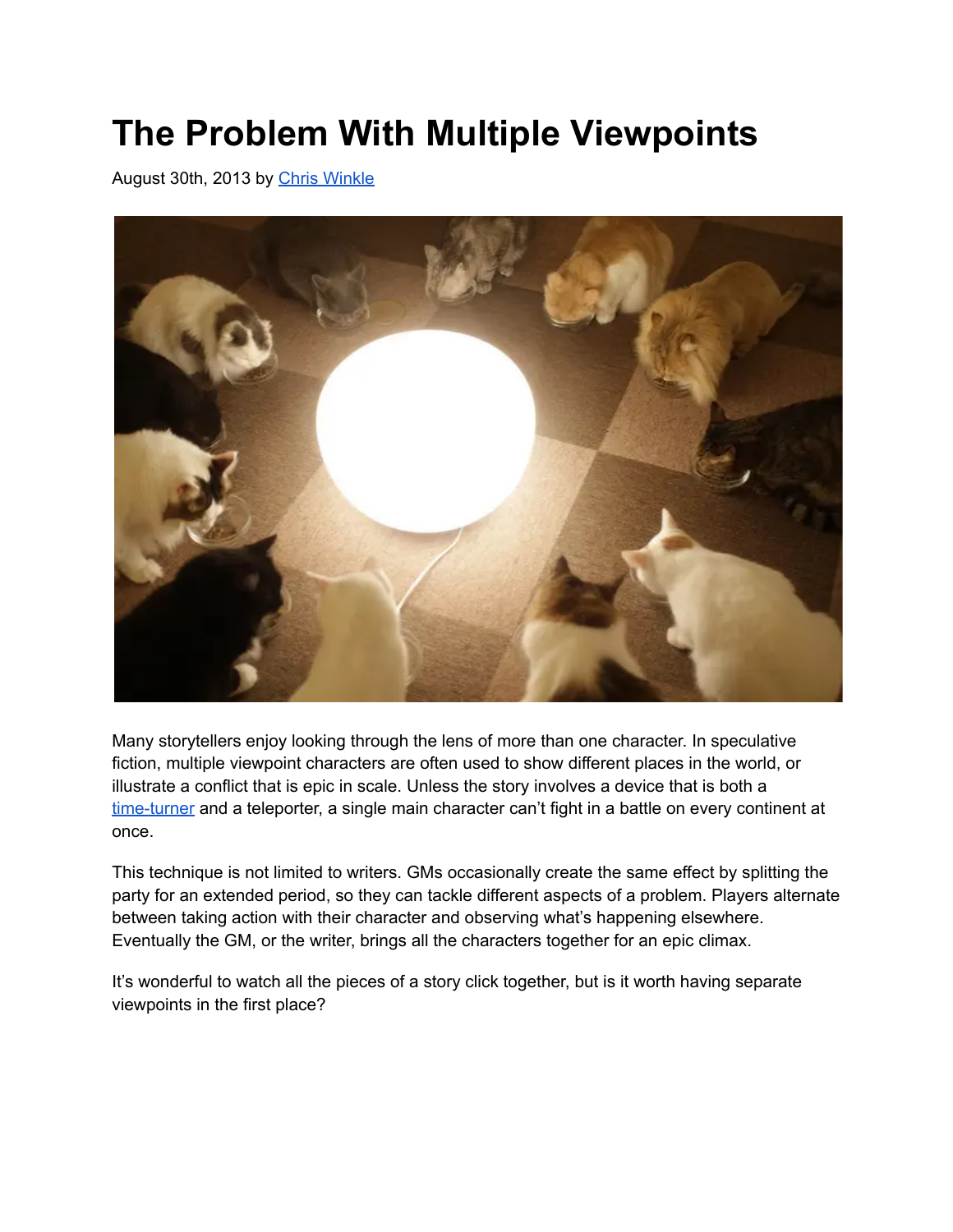### **Multiple Viewpoints Interrupt Story Flow**

I finally got around to reading [Ender's](https://www.amazon.com/Enders-Game-The-Ender-Quintet/dp/0812550706/ref=sr_1_1?tag=mythcreants-20) Game a few months ago. Right when I got to the point where he encounters his first bully, I remembered I hadn't read Harry Potter either. So I put Ender's Game down and read the first chapter of [Sorcerer's](https://www.amazon.com/Harry-Potter-Sorcerers-Stone-Book/dp/059035342X/ref=sr_1_1?tag=mythcreants-20) Stone. Then I stopped and read more of Ender's Game, and then more of Sorcerer's Stone, and so on.

Just kidding, I didn't do that. Why would anyone tear themselves away from Ender before seeing him overcome the bully? Or take a break from Harry when he is about to discover his heritage?

But if you write a book that has multiple viewpoint characters living on different continents, you are forcing your readers into doing just that. They have to pause a story they were enjoying to start a new story with a different protagonist. Similarly, if you're a GM and you split your roleplaying party into two groups that go off on their own, your players must now spend half their time waiting for the story to come back to their character.

It's impossible to make all characters and plotlines equally attractive to your audience; each person will have preferences you can't anticipate. Readers satisfy their tastes by picking out the right story. Roleplayers do it by influencing the direction the story will take. If you force them to read or listen to a different story in order to get back to the part they chose, you are removing the control they need to have a good experience.

### **How Multiple Viewpoints Can Work**

Many stories use multiple viewpoints without any of these problems. TV shows frequently switch out different characters in their scenes, and no one insists it should be otherwise. What's the difference?

Keeping each viewpoint short helps, but the most important factor is how closely related the viewpoints are. The decisions that one viewpoint character makes should impact the other viewpoint characters soon after. When this happens, the viewpoints are simply different vehicles for the same story. When it doesn't, they are different stories.

Let's look at the roleplaying example in Mike's post on [Metagaming.](https://mythcreants.com/blog/how-metagaming-can-improve-your-campaign/) Nimble the rogue is supposed to be disarming a dungeon full of traps for Stoic the paladin. While Stoic is away, Nimble is kidnapped by angry villagers. Stoic's player will be watching what happens to Nimble with bated breath, because Nimble's disappearance means she'll be walking into a corridor full of armed traps. While Stoic faces those traps, Nimble's player will be riveted, because if she fails to get past them, she won't be able to save him from the villagers.

It's not enough for your characters to hear news of events happening elsewhere. To be the same story, the outcome of conflicts in one viewpoint must also change the other viewpoint, or change the audience's experience of the other viewpoint. Like I mentioned in my post [about](https://mythcreants.com/blog/cut-that-scene/)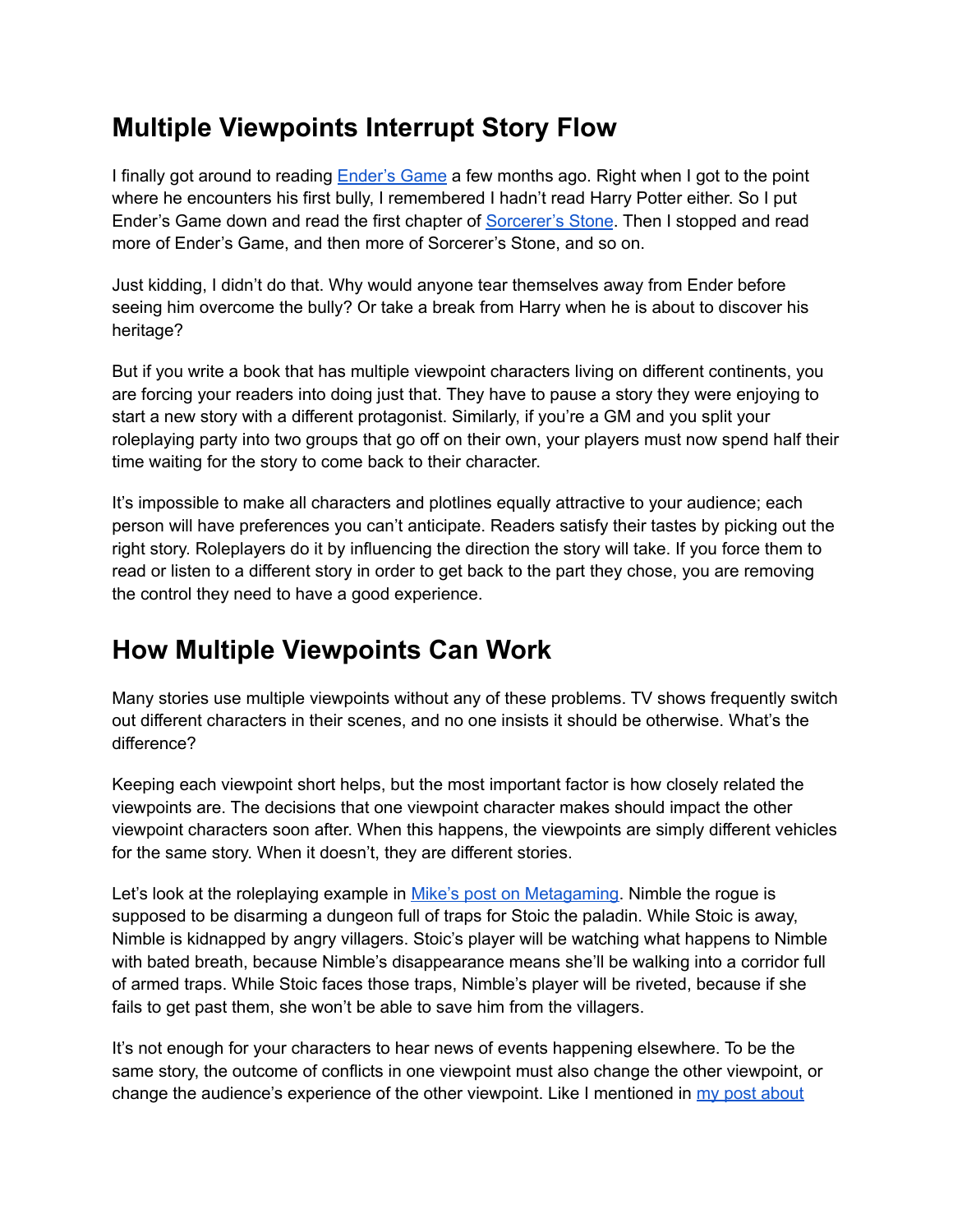cutting [scenes](https://mythcreants.com/blog/cut-that-scene/), a good plot is like a boulder rolling down a hill, building momentum as it goes. Every scene should build on the one before it and throw the story into the one after, even if those scenes are starring different characters.

### **What to Do With Unrelated Viewpoints**

This simplest solution is to split them up. Split your two roleplaying parties into two different sessions until they rejoin. Anyone who wants to know what the other party is doing can come watch. Split your epic novel into separate books. Readers can then read all the books to get all sides of the conflict, or they can just read about their favorite character. Control is back in their hands.



Separating stories can be problematic when they come together in the end – but it can still be done. Take John Scalzi's The Last [Colony](https://www.amazon.com/The-Last-Colony-John-Scalzi/dp/076535618X/ref=sr_1_1?tag=mythcreants-20) and [Zoe's](https://www.amazon.com/Zoes-Tale-John-Scalzi/dp/0765356198/ref=sr_1_1?tag=mythcreants-20) Tale as an example. These are two stories happening concurrently, and they stay completely separate until the end, when the outcome of Zoe's Tale becomes crucial to the end of The Last Colony. Scalzi could have intermixed them, wearing on his reader's patience as they wondered when Zoe's story would have some relevance. Instead, he separated them so readers of The Last Colony could choose to read about Zoe if they wanted to know more about how the ending came together.

If you have a story that absolutely demands multiple viewpoints characters on separate continents, it's better to start the characters together, à la [Wheel](https://www.amazon.com/The-World-Wheel-Time-Book/dp/0812511816/ref=sr_1_1?tag=mythcreants-20) of [Time](https://www.amazon.com/The-World-Wheel-Time-Book/dp/0812511816/ref=sr_1_1?tag=mythcreants-20). Then when the characters hear about what's happening to their old buddies on the other continent, it

can effect them on a personal level. In addition, the audience has time to become attached to the characters before any of them must carry the story alone.

But that's still second best. If you want to keep your audience riveted, don't interrupt the story they love to start a new one they might not.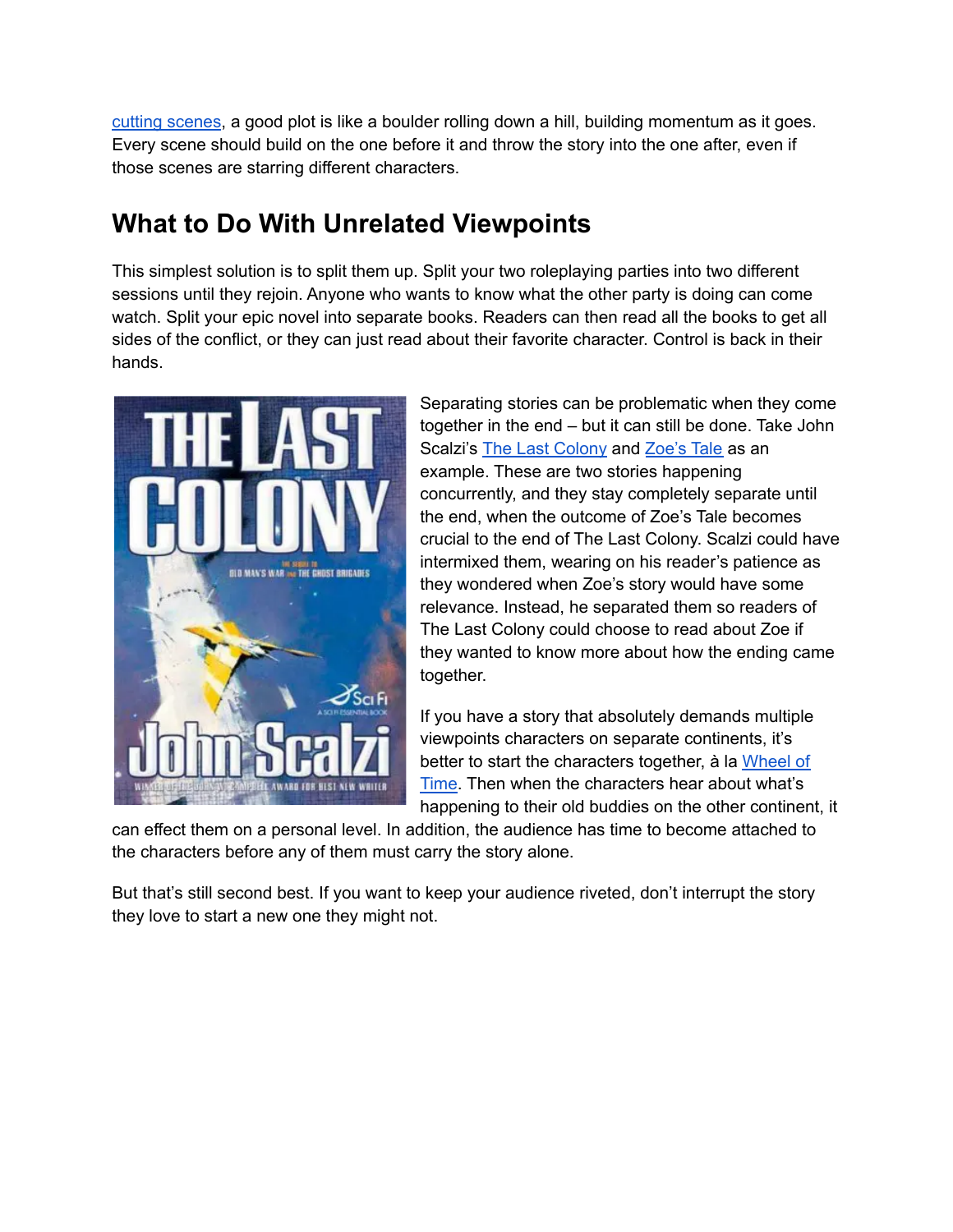## **Comments**



Carly

June 8, 2016 at 10:27 am

I've never read Ender's Game, but I have read the first book of Harry Potter. I tried reading the second, but it didn't quite work out.





July 5, 2016 at 3:00 am

Harry Potter is mostly centred on Harry … except for a handful of chapters overall which are necessary to establish some facts before Harry can know them (like his arrival at the Dursleys' as a baby or Voldemort's time in the house of his father at the beginning of Goblet of Fire). No real multiple-viewpoints issue.



Christopher Hawkins

July 4, 2016 at 11:14 pm

I'm curious to hear your thoughts on Omniscient POV's. I just finished reading Robert E. Howard's – The Hour of the Dragon. It's mostly omniscient, and at times it's somewhat arbitrary whose head we don't have access to. But it leaps continents and still it doesn't feel like the story is broken. Is it possible the issue mentioned in the article is more with multiple "tight thirds" rather than multiple points of view? Like in Song of Ice and Fire – we're Danaerys for a little while. Like we're really an oppressed abused younger sister of a madman for a bit. And now we're Caetlyn We really have a bunch of kids and a bastard. Whereas with omniscient there's enough distance to do something like – Here's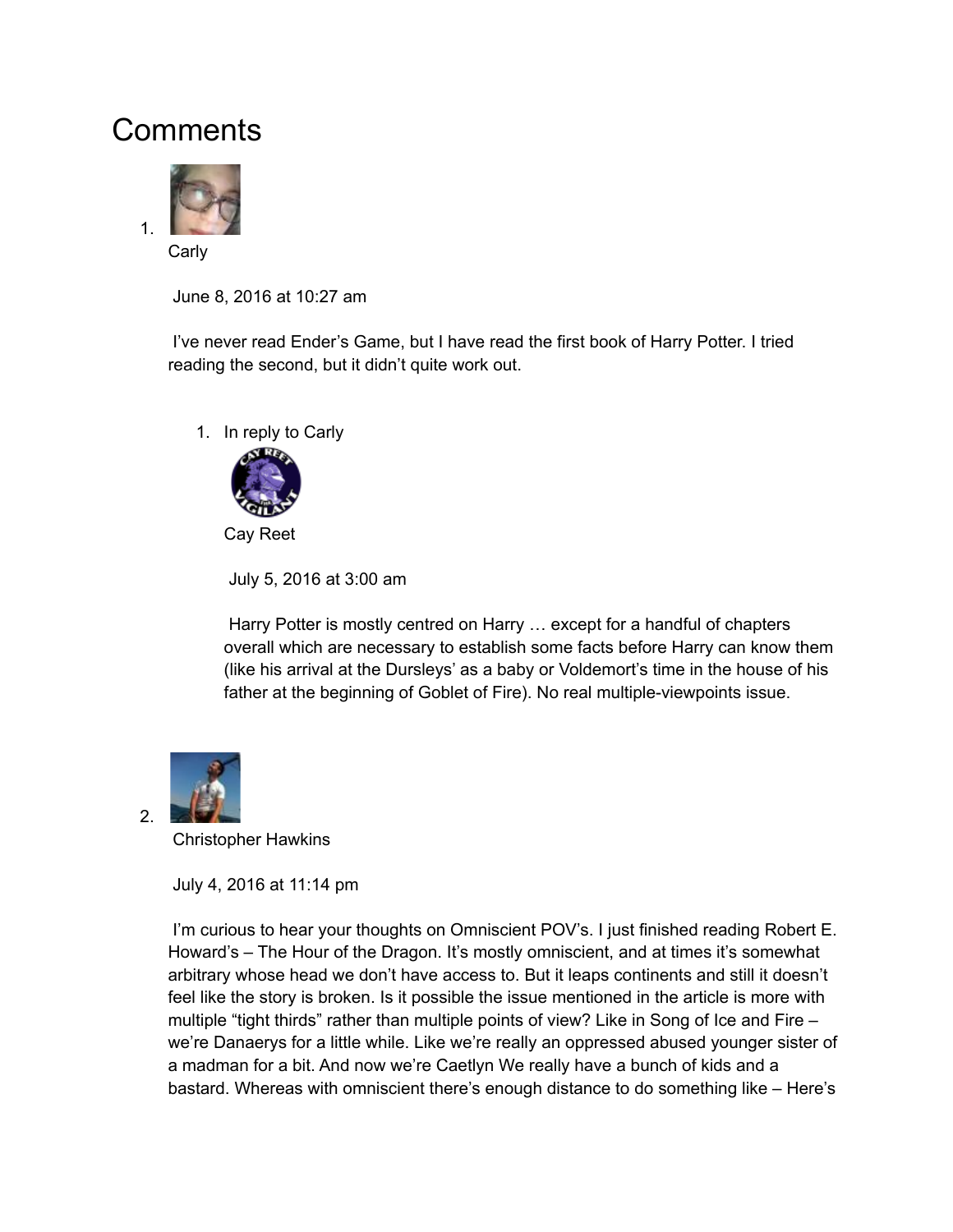what the Starks are up to, here's what the Lannisters are up to, etc. Is breaking the story eased by pulling the focus up a little?

1. In reply to Christopher Hawkins



Cay Reet

July 5, 2016 at 3:04 a[m](https://mythcreants.com/wp-admin/comment.php?action=editcomment&c=350724)

I think it depends on the story you tell. You have to make it very clear whose eyes you're seeing through at any given moment … but then, if you don't jump throughout a scene, that shouldn't be too difficult to tell from several points of view throughout a story which profits from it. Song of Ice and Fire with its many characters and story threads demands several viewpoints, I think.

I'm no fan of the omniscient point of view myself, neither when it comes to reading it, nor when it comes to writing it. Either the narrator knows everything, but then where's the sudden twist going to be? Or they don't know everything, but then they're not really omniscient.

#### 2. In reply to Christopher Hawkins



Chris Winkle July 5, 2016 at 8:16 a[m](https://mythcreants.com/wp-admin/comment.php?action=editcomment&c=350728)

I think writers using limited perspective are more prone to adding viewpoints they probably shouldn't, just because it can be difficult to convey information the viewpoint character doesn't know without bringing another viewpoint in. Writers using omniscient can insert whatever info they want without investing in another viewpoint character. However, this problem can happen in omniscient too. The real issue here is the fracturing of the book's plot into pieces that don't relate or interact with one another, and that problem is independent of perspective. I'd be interested to hear how Robert E. Howard kept the viewpoints on multiple continents tied together.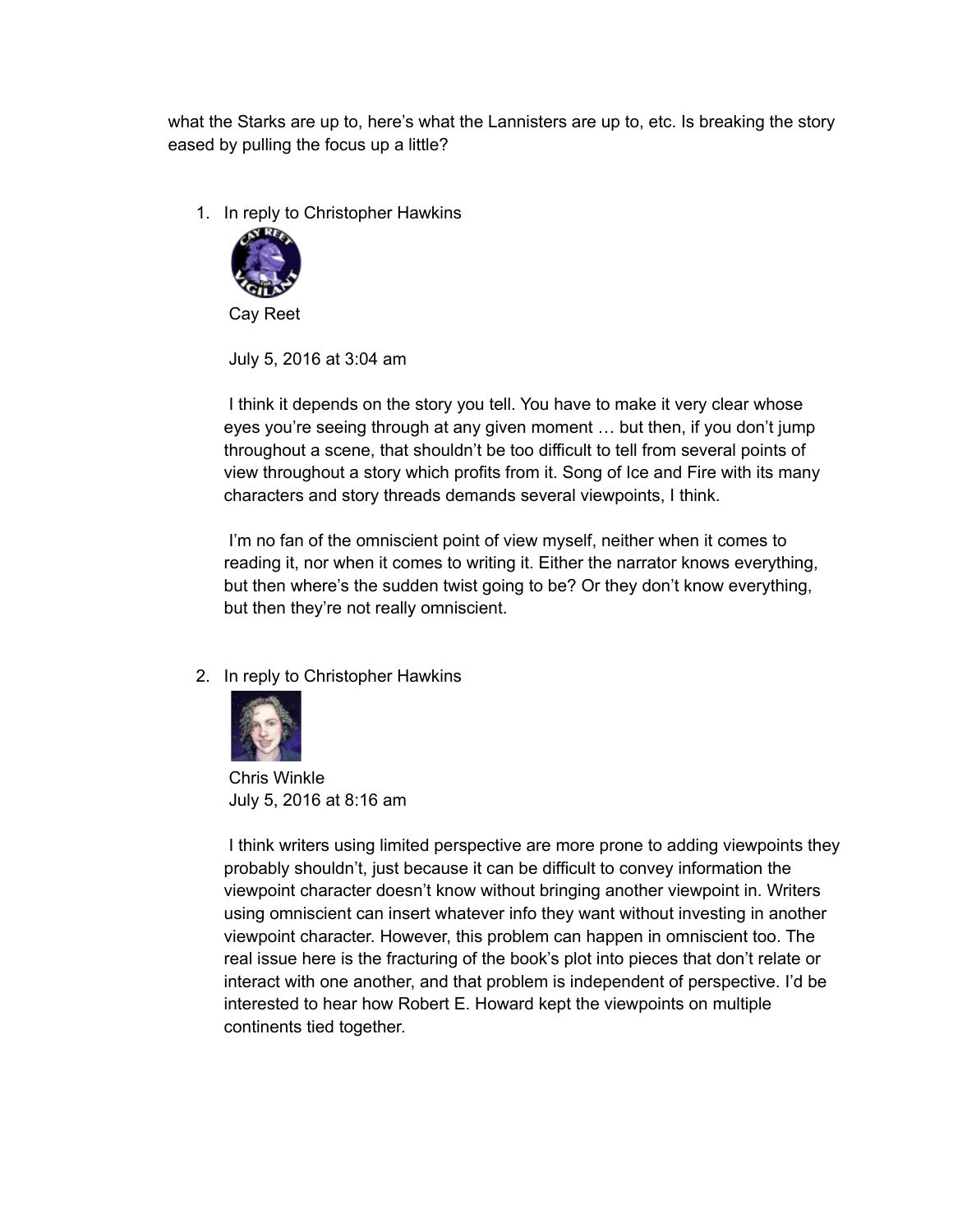1. In reply to Chris Winkle



Christopher Hawkins

July 5, 2016 at 9:20 am

I think it feels like it works to me because the switches are always setting up some challenge about to hit Conan, or showing the effects of Conan's actions on the antagonists. You could remove the chapters where Conan isn't present and the only thing that would be lost (usually) is the feeling of escalating stakes. I don't want to say it's just foreshadowing though. The antagonists are interesting fleshed out characters on their own dealing with their own themes. Part of Howard's appeal for me though is that he can be kind of sprawling and comic-book-y – "Meanwhile, in Aquilonia…" It feels like a convention of a style in a way, so maybe it's more a case of me expecting it or tolerating it, rather than it being necessary.

Chris, in your pov debate ep, which was pretty great, you mentioned you were editing a story that you felt did multiple pov right. Is it out yet? Can you share what book that was? It sounded like what worked is that the POV's were in a relay race of sorts, so the baton was handed off to precisely where the story was going.

1. In reply to Christopher Hawkins



Chris Winkle

July 6, 2016 at 6:25 a[m](https://mythcreants.com/wp-admin/comment.php?action=editcomment&c=350754)

That sounds like a good example of multiple viewpoints done right, I'm impressed that Howard managed to do it across continents.

Unfortunately, the story I mentioned in the debatecast got caught in revision limbo. I know the author still wants to get it out, but I can't say when that will be.

I can tell you that the viewpoints in that book worked primarily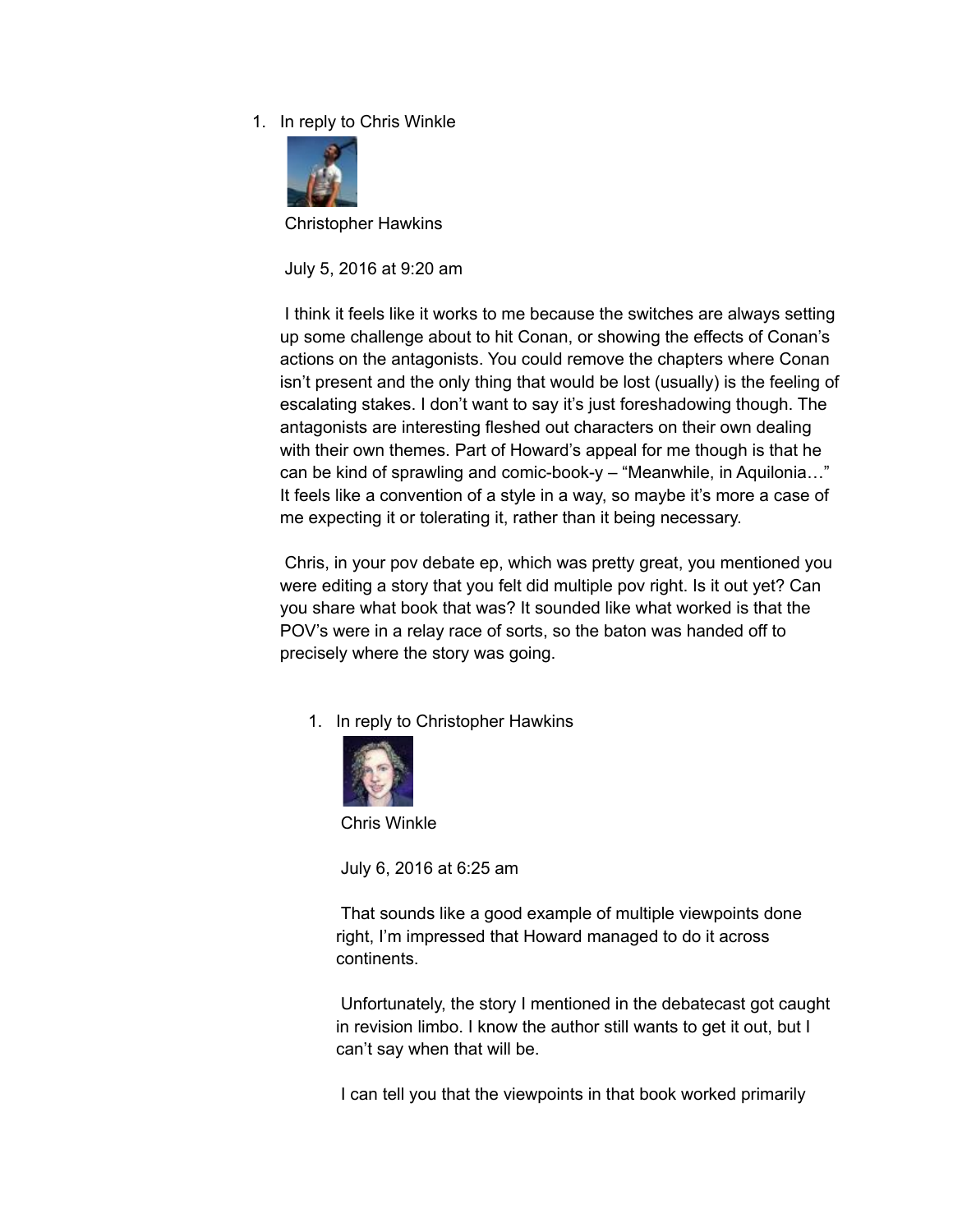because its focus was intrigue. It centers on a struggle between two factions, both with incomplete information about what's really happening. It has several viewpoint characters in each faction, and their viewpoints focus on their role in the greater struggle. The whole thing takes place in the same valley, and much in one city, making it easy for them to interact.

#### 3. 3Comrades

July 5, 2016 at 11:01 am

I'm weird in that I really loved the later books in the Ender series. (Not speaker for the dead though, all the other ones) and I felt those did viewpoints really well. Because you already grew attached to all these characters in previous books, so seeing how each one is tactically fighting the others always held my attention. When the main players in a war are characters you enjoyed, it was fun to see them match wits and change viewpoints as they respond to each other's tactics[.](https://mythcreants.com/blog/the-problem-with-multiple-viewpoints/?replytocom=350730#respond)

4. Bryony

September 13, 2016 at 2:40 pm

I'm trying to plan out a series at the moment which has multiple viewpoints, and have so far decided to remove one viewpoint character and give them their own continuous story. However, I don't think their story is long enough to be a full novel without adding padding, which I'm not really prepared to do because that would ruin the pacing just as badly. Considering many of the issues seem to stem from having the viewpoints in quick succession – chapter about or even within the same chapter – how would having them within the same book, but self contained, fair as a solution? (Like Before the Awakening which has Ray, Poe and Finn's backstories as three separate and complete stories within the book.[\)](https://mythcreants.com/blog/the-problem-with-multiple-viewpoints/?replytocom=352472#respond)

1. In reply to Bryony



Chris Winkle

September 13, 2016 at 5:03 pm

Once you extract the viewpoint, it's a separate story. I'm not sure exactly what you have in mind, but you wouldn't want to present it as part of your novel, because that will confuse your readers a lot. Rey, Finn, and Poe are central franchise characters that fans will want to know about. Once you extract that viewpoint, the starring character will become less important to the novel, and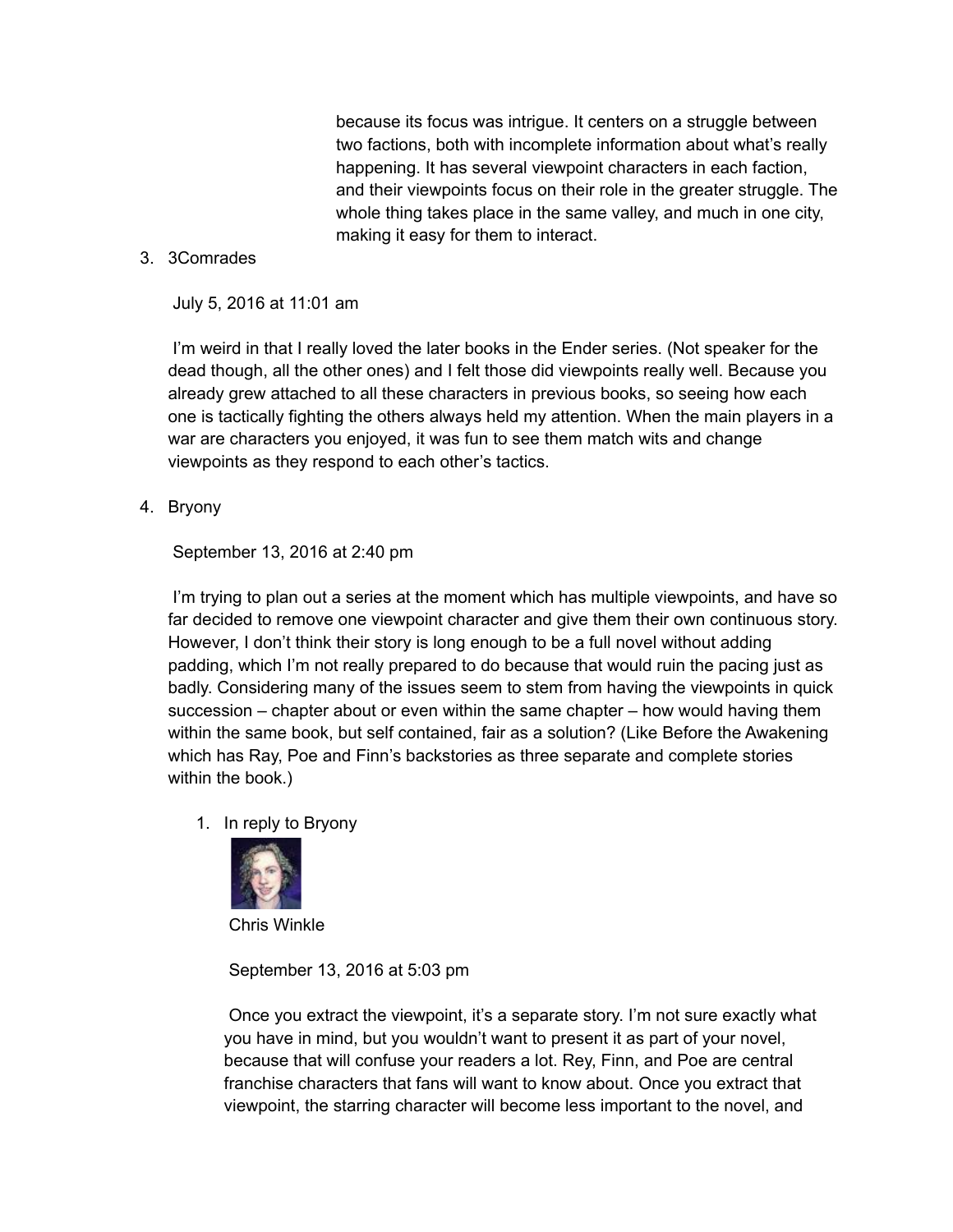your separate story will probably feel tangential.

That doesn't mean you can't package in the same binding or ebook with the larger work. However, that's mostly a publishing question; it'll depend on what you're planning to do with the story once it's finished. If you want to market your story to traditional publishers, it's possible they won't accept anything short of novel length, and that they also won't want to raise the printing costs of the novel you do have by throwing another story in there. However, requirements for each publisher will be different, it may take some researching to sort it out.

Luckily, online publishing has created a lot of opportunities to market and sell works of different lengths. It's possible some publishers will take novellas now, and if you're thinking of publishing independently online, I don't think novella length will give you much trouble – just price accordingly.

If it's the size of a short story, then you can either submit it to a periodical, or you could make a larger collection of short stories in the same world, and package them together as an anthology. Sometimes writers also use short stories to market their novels.

There's a lot of options these days for stories, good luck choosing one. But however you publish or package it, I think your choice not to pad the work is the right one.



Dave L

August 3, 2018 at 10:32 pm

The otherwise forgettable movie "Best Defense" had an interesting take on multiple POV. Dudley Moore was a military weapons engineer, Eddie Murphy a tank commander. Murphy's scenes took place in Kuwait a couple of years after Moore's US scenes. The two stories were interspliced

Moore is trying to expose and repair flaws in a device he'd built. Murphy's life directly depended on this device. So when Moore is running around trying to get his device to work properly, Murphy is the one in danger. The climax is basically Moore redesigning the device, and so Murphy survived

This is a bit of a simplification, but I don't think I've ever seen/read a story where one main character's life depended on what the second main character was doing YEARS earlier, and we saw the two stories unfold simultaneously, except possibly some time